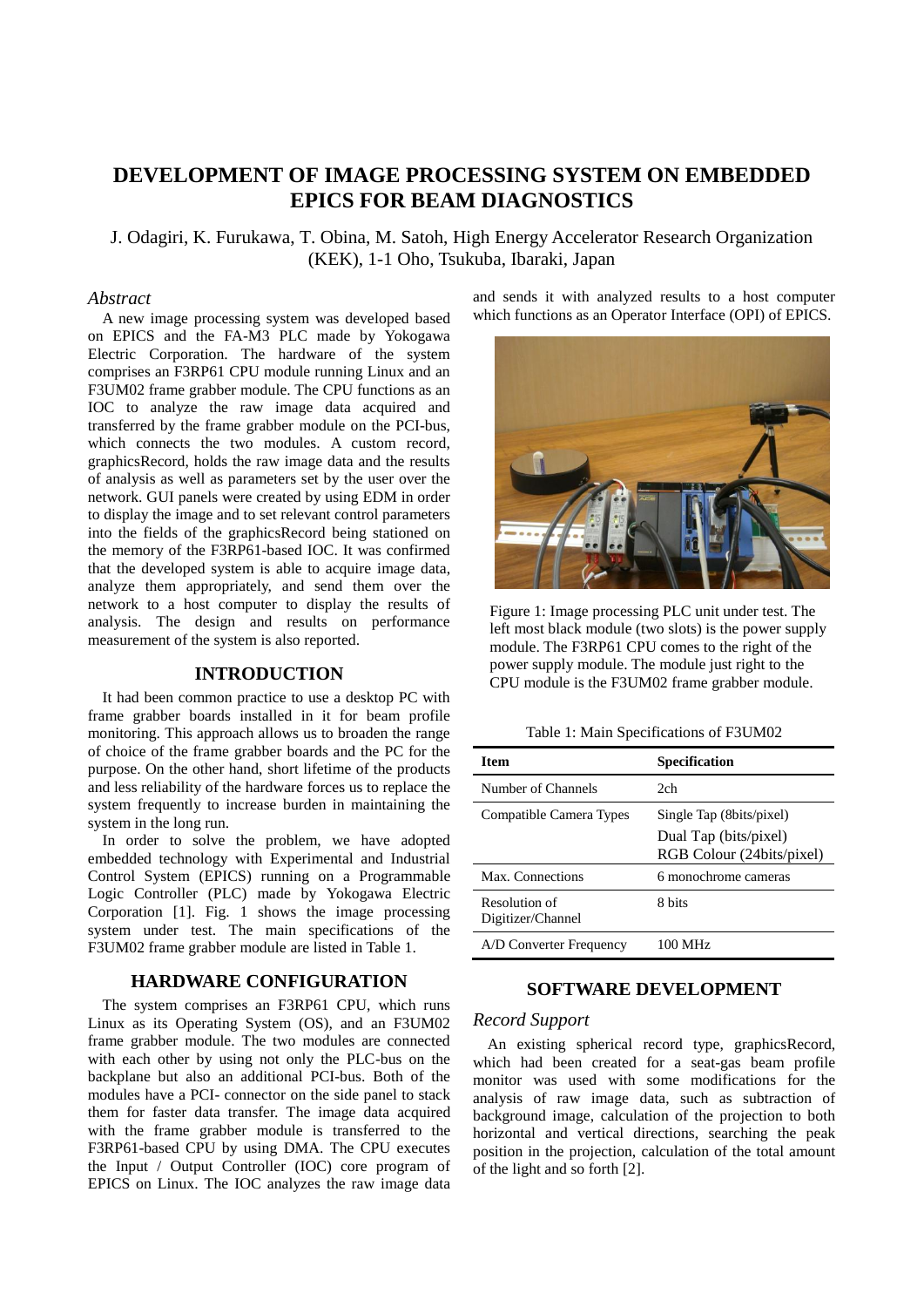#### *Device Support*

A new device support module was developed in order to interface graphicsRecord with the hardware. The device support makes the instance of graphicsRecord be processed upon every acquisition of a new image frame by issuing an "I/O\_interrupt" scan request. What the device support does is just to transfer the raw image data from the hardware into the buffer of an instance of graphicsRecord. All the other processing of raw image data is subject to the graphicsRecord module.

### *Operator Interface*

Extensible Display Manager (EDM) [3] was chosen for developing the Graphical User Interface (GUI) of the image processing system since it has a type of object which can display an array of data in the form of a two dimensional array of arrays. The feature enables us to display image on the GUI panel from one dimensional array of data stored in the buffer of a graphicsRecord instance as shown in Fig. 2.

#### **TEST OF BASIC FUNCTIONS**

To confirm that the device and record support modules function as expected, we have tested the system with a simple object. (See, Fig. 2). The result showed that:

- Captured image was successfully transferred from hardware to the buffer of an snstance of the graphicsRecord.
- Image analysis, such as, creation of projection to both horizontal and vertical directions, peak search, subtraction of background (See, Fig. 3) were successfully executed with the graphicsRecord module.
- The raw image and analyzed results were successfully transferred to the host computer to display them on the EDM-based panel.

All the monitoring and control operations were done via Channel Access (CA) of EPICS which connects F3RP61-based IOC and the host computer over the network.

#### **PERFORMANCE MEASUREMENT**

In such a system like PLC, where hardware resource is rather limited, a performance can be an issue. The performance measurement was also done by monitoring CPU power consumption with running the system with various different conditions. The CPU loads measured when no image analysis and no channel access activities were listed in Table 2. Table 3 and Table 4 list the CPU loads measured in case only one of the analysis of raw image or the CA activity between the F3RP61-based IOC and the host computer was in execution. In this measurement, the frame grabber module, F3UM02, was running in external trigger mode and a DC output module was used as the trigger source. While all the tables are subject to a case where one channel of image is being acquired, we have confirmed that the results scale with the number of channels by using two cameras.

More detailed tests revealed that creating projection data costs a lot more than other analysis and making it the most part of the cause of CPU power consumption.

Table 2: CPU Power Consumption (No Analysis, No Channel Access)

| <b>Repetition</b><br><b>Period</b> | <b>CPU</b> Load<br>(Typical) | <b>CPU</b> Load<br>(Max.) |
|------------------------------------|------------------------------|---------------------------|
| 1 second                           | 3.00 %                       | 4.00 %                    |
| $0.5$ second                       | 3.70 %                       | 7.30 %                    |
| $0.2$ second                       | 16.0 %                       | 17.0 %                    |
| $0.1$ second                       | 31.0 %                       | 32.6%                     |

Table 3: CPU Power Consumption

#### (Only Analysis)

| <b>Repetition</b><br><b>Period</b> | <b>CPU</b> Load<br>(Typical) | <b>CPU</b> Load<br>(Max.) |
|------------------------------------|------------------------------|---------------------------|
| 1 second                           | 18.6 %                       | 19.0 %                    |
| $0.5$ second                       | 37.0 %                       | 37.3 %                    |
| $0.2$ second                       | 91.3 %                       | 91.9 %                    |
| $0.1$ second                       | N.A.                         | N.A.                      |

Table 4: CPU Power Consumption (Only Channel Access)

| <b>Repetition</b><br><b>Period</b> | <b>CPU</b> Load<br>(Typical) | <b>CPU</b> Load<br>(Max.) |
|------------------------------------|------------------------------|---------------------------|
| 1 second                           | 6.70 %                       | 7.30 %                    |
| $0.5$ second                       | 13.7 %                       | 14.0 %                    |
| $0.2$ second                       | 34.0 %                       | 35.0 %                    |
| $0.1$ second                       | 69.0 %                       | 70.0 %                    |

#### **SUMMARY**

A new image processing system was developed based on an embedded EPICS technology by using a PLC's CPU which executes Linux as its OS and a frame grabber module of the PLC. A special record, graphicsRecord, was ported onto the F3RP61-based IOC and a new device support was developed to interface the record with the hardware. The test results of the system showed that the developed software woks as expected. The result of performance measurement showed that creating projection data is the most part of the cause of CPU power consumption and gives the limit of the repetition rate of image analysis or the number of channels of image data which the developed system can handle.